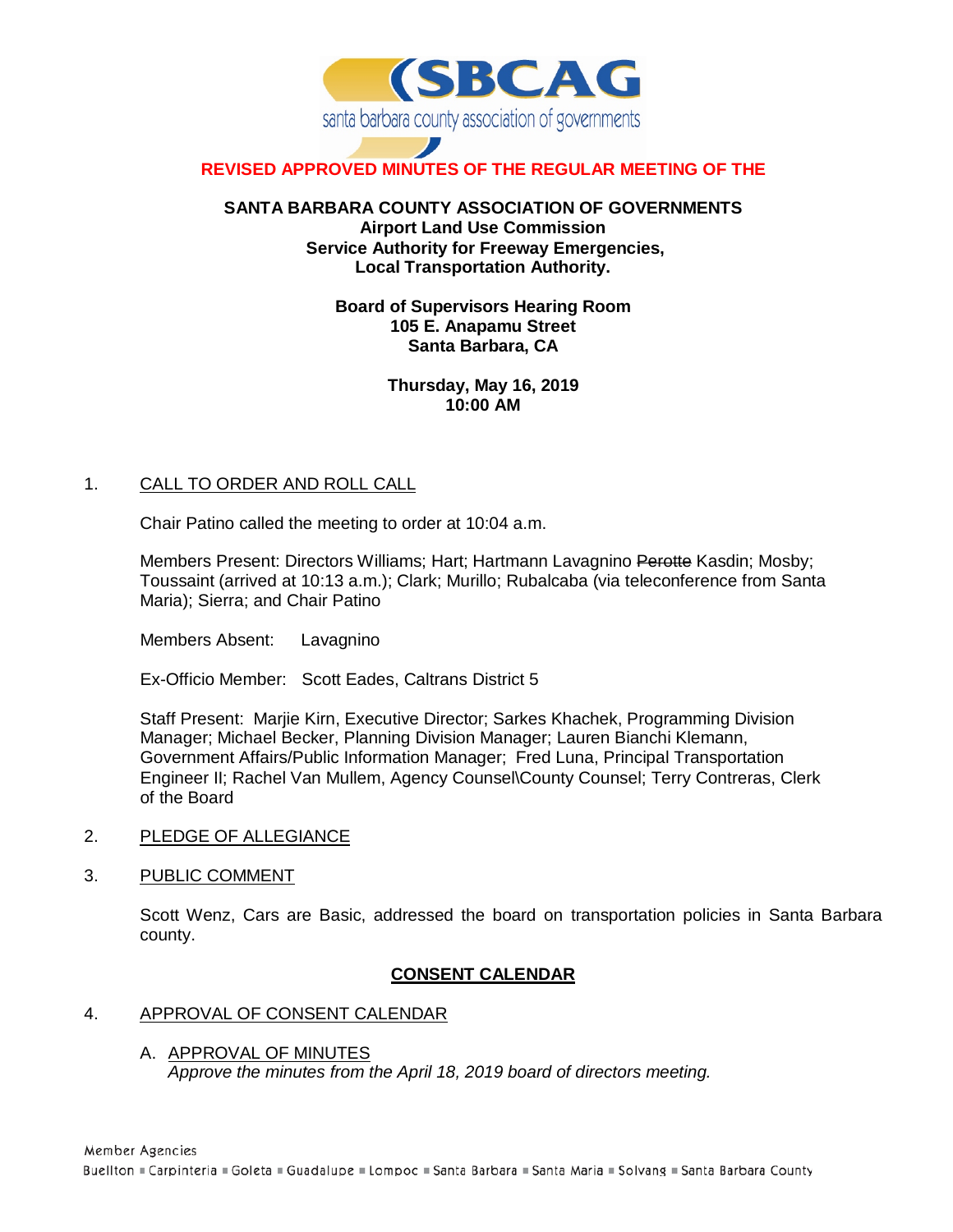# B. CABRILLO UNDERPASS MOU AMENDMENT NO. 3

Approve and authorize the Chair to execute Amendment No. 3 to the Memorandum of *Understanding with the City of Santa Barbara to increase SB1 Local Partnership Program Formula (LPP-F) and Measure A funding by \$1,644,000 for a total MOU amount not to exceed \$4,121,000, for completing the detailed design, right of way, utility and railroad coordination phases of the project, without a change to the term of April 1, 2016 to December 31, 2020 .*

- C. HIGHWAY 101 COASTAL ACCESS PROJECTS MEMORANDUM OF UNDERSTANDING *Approve and authorize the Chair to execute a Memorandum of Understanding with the County of Santa Barbara for coastal access and mitigation projects associated with the Highway 101: Carpinteria to Santa Barbara project in the amount not to exceed \$2,920,000 in SB1 Local Partnership Program Formula (LPP-F) and Measure A funding for completing the environmental, detailed design, right of way, and utility coordination phases of the project, for a period of performance through December 31, 2021.*
- D. GEOGRAPHIC INFORMATION SYSTEM NEEDS (GIS) ASSESSMENT IMPLEMENTATION PLAN

*Receive and file the SBCAG GIS Assessment & Implementation Plan.*

E. MEASURE A NORTH COUNTY BICYCLE AND PEDESTRIAN AND SAFE ROUTES TO SCHOOL PROGRAM *Approve and authorize the Chair to execute a First Amendment to the Measure A North County* 

*Safe Routes to School, Bicycle and Pedestrian Program Cycle 2 Cooperative Agreement with the City of Lompoc to extend the Timely Use of Funds deadlines.*

- F. AMENDMENT TO FEDERAL TRANSPORTATION IMPROVEMENT PROGRAM *Adopt Resolution 19-24 amending the 2019 Federal Transportation Improvement Program through Formal Amendment No. 5 to program grouped projects for the local highway bridge program and for an individually listed pavement rehabilitation project.*
- G. MEASURE A SOUTH COAST REGIONAL BICYCLE AND PEDESTRIAN AND SAFE ROUTES TO SCHOOL PROGRAMS *Approve projects recommended by South Coast Subregional Committee for Cycle 4 funding.*
- H. HIGHWAY 101 HOV: CARPINTERIA TO SANTA BARBARA
	- 1. *Approve and authorize the Chair to execute Amendment No. 1 to the Agreement with PointC, LLC, for corridor advisor services to extend the period of performance for an additional two years to June 30, 2021 and to increase funding by \$100,000 for a total amount not to exceed \$325,000.*
	- *2. Approve and authorize the Chair to execute Amendment No. 1 to the Cooperative Agreement (05-0341) with the California Department of Transportation (Caltrans) for the plans, specifications, and estimates (PS&E) and right of way (ROW) phases of the Highway 101: Carpinteria to Santa Barbara Project - Segment 4C to adjust the responsibilities of each party and to increase Measure A funds by \$1,818,000.*
	- *3. Approve and authorize the Chair to execute Amendment No. 1 to the Cooperative Agreement (05-0345) with the California Department of Transportation (Caltrans) for the PS&E and ROW phases of the Highway 101: Carpinteria to Santa Barbara Project - Segment 4C Rehabilitation with SHOPP funding to adjust the responsibilities of each party and to reduce Measure A funds by \$1,768,000.*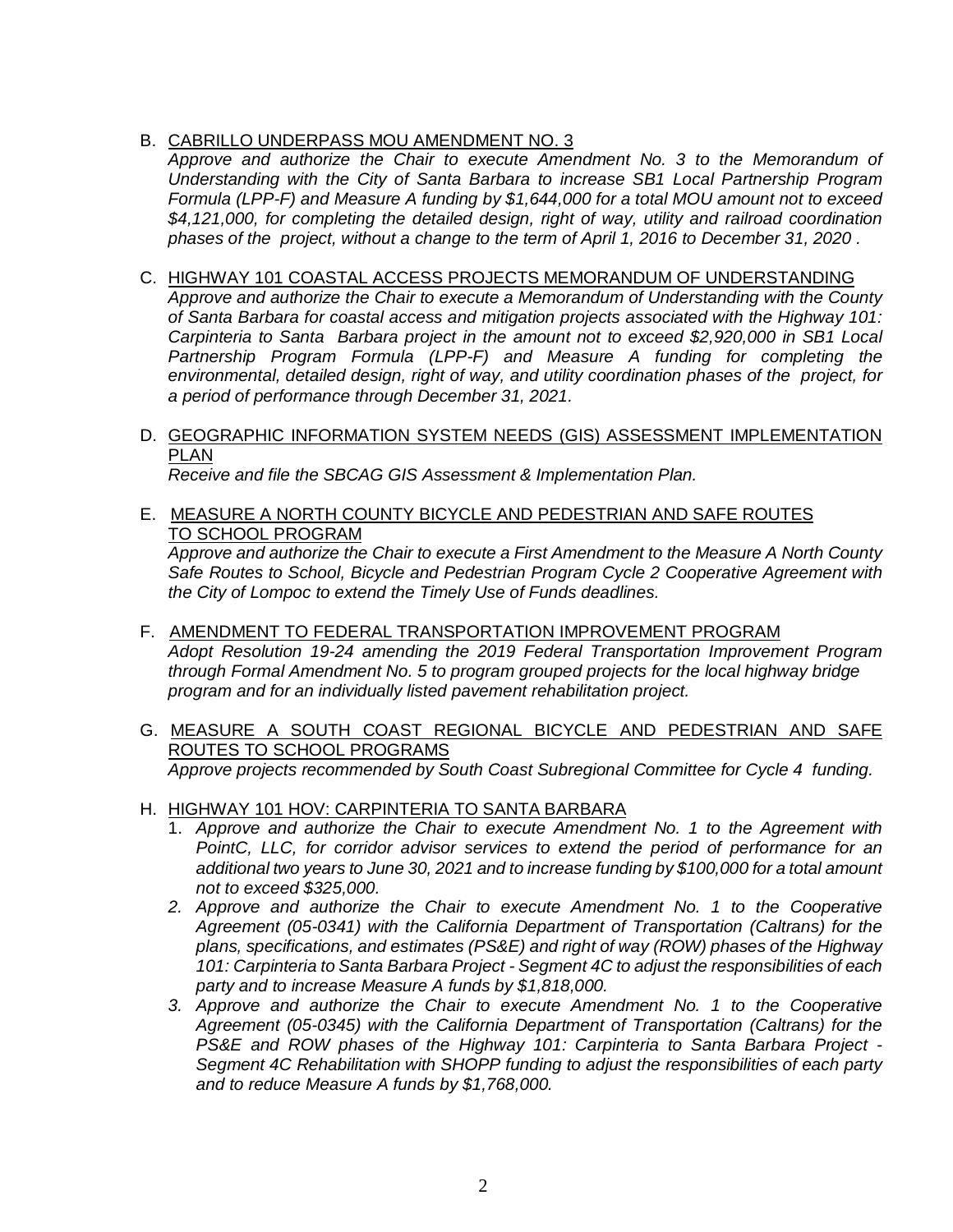*4. Approve and authorize the Chair to execute Amendment No. 1 to the Cooperative Agreement (05-0347) with Caltrans for the PS&E and ROW phases of the Highway 101: Carpinteria to Santa Barbara Project – Segments 4D and 4E to correct a clerical error in the funding name.*

Consent Item 4I was pulled from the consent calendar and considered separately. Director Williams recused himself from Item 4I.

I. HIGHWAY 101 HOV: (SEGMENT 4A)

*Approve and authorize the Chair to execute Amendment No. 1 to the Cooperative Agreement (05-0343) with Caltrans for the project approval and environmental document (PA&ED), PS&E, and ROW phases for the Highway 101 Santa Monica/Via Real Project in the City of Carpinteria (Segment 4A) to increase Measure A funds by \$379,000.*

Motion made to approve staff recommendation.

| Motion: Murillo | Second: Clark                                                                                     |
|-----------------|---------------------------------------------------------------------------------------------------|
| Motion carried: | 10-0                                                                                              |
| Yes:            | Hart, Hartmann, Adam, Mosby, Murillo, Kasdin, Clark, Rubalcaba, Sierra and<br><b>Chair Patino</b> |
| No:             | <b>None</b>                                                                                       |
| Abstention:     | None                                                                                              |
| Absent:         | Lavagnino, Williams, Toussaint                                                                    |

- J. REVISION TO FUNDING AGREEMENT WITH LOS ANGELES-SAN DIEGO-SAN LUIS OBISPO RAIL CORRIDOR (LOSSAN) *Approve, ratify, and authorize the Chair to execute a funding agreement that will replace one authorized by the Board in February 2019, with LOSSAN to clarify language regarding SBCAG subsidy of 10-Ride and monthly passes for the Pacific Surfliner peak hour service from April 1, 2018 through March 31, 2020 for an amount not to exceed \$2,854,549.*
- K. SANTA YNEZ VALLEY BICYCLE MASTER PLAN *Review the draft Santa Ynez Valley Bicycle Master Plan and provide feedback to staff.*
- L. FUNDING AGREEMENT WITH SANTA BARBARA MTD

*Approve, ratify, and authorize the Executive Director to execute a funding agreement between SBCAG and the Santa Barbara Metropolitan Transit District (MTD) so long as there are only clerical changes between the draft Program Supplement and the final Program Supplement. This funding agreement is to govern the roles and responsibilities for implementing the Transit and Intercity Rail Capital Program (TIRCP) grant to expand the Coastal Express bus service and construct infrastructure improvements to support the service for the term of May 16, 2019 through June 30, 2023 in an amount not to exceed \$1,500,000.*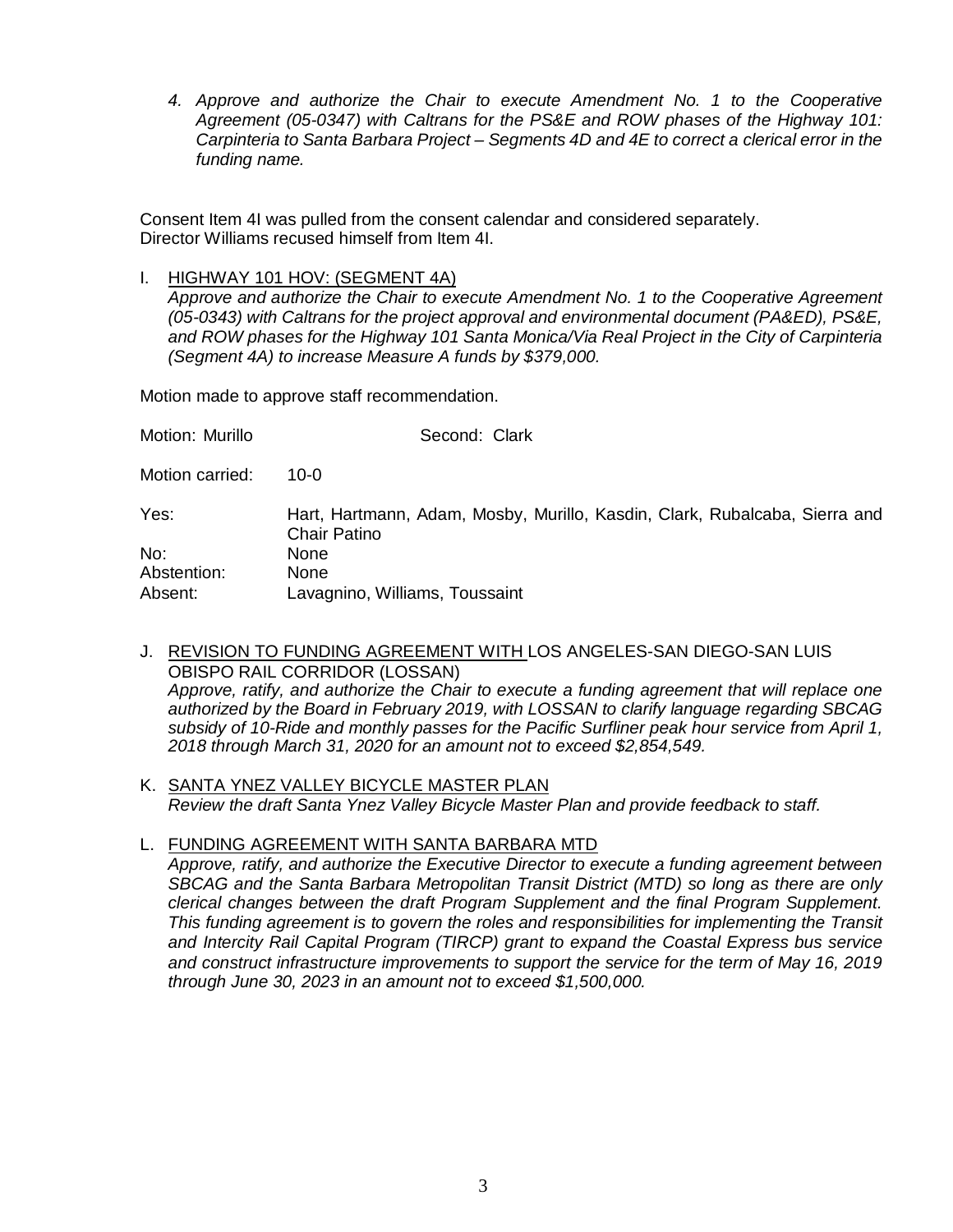Consent Item 4M was pulled from the consent calendar and considered separately.

M. PERFORMANCE BASED SALARY ADJUSTMENT FOR THE EXECUTIVE DIRECTOR *Approve a 3% performance based salary increase effective June 1, 2019 as provided under Section 5 of the Agreement of Employment between Santa Barbara County Association of Governments and Marjie C. Kirn, Executive Director.*

Motion made to approve staff recommendation.

| Motion: Williams | Second: Kasdin                                                                                       |
|------------------|------------------------------------------------------------------------------------------------------|
| Motion carried:  | 11- $\Omega$                                                                                         |
| Yes:             | Williams, Hart, Hartmann, Adam, Mosby, Murillo, Kasdin,<br>Clark, Rubalcaba, Sierra and Chair Patino |
| No:              | <b>None</b>                                                                                          |
| Abstention:      | <b>None</b>                                                                                          |
| Absent:          | Lavagnino, Toussaint                                                                                 |

# N. PROJECT INITATION DOCUMENT WORK PROGRAM *Approve Project Initiation Document Work Program for Fiscal Years 2019/20 to 2021/22.*

Motion made to approve Consent Calendar Items 4A-4H and 4J-4M

Motion: Williams Second: Kasdin

Motion carried: 11-0

| Yes:        | Williams, Hart, Hartmann, Adam, Mosby, Murillo, Kasdin, |
|-------------|---------------------------------------------------------|
|             | Clark, Rubalcaba, Sierra and Chair Patino               |
| No:         | <b>None</b>                                             |
| Abstention: | <b>None</b>                                             |
| Absent:     | Lavagnino, Toussaint                                    |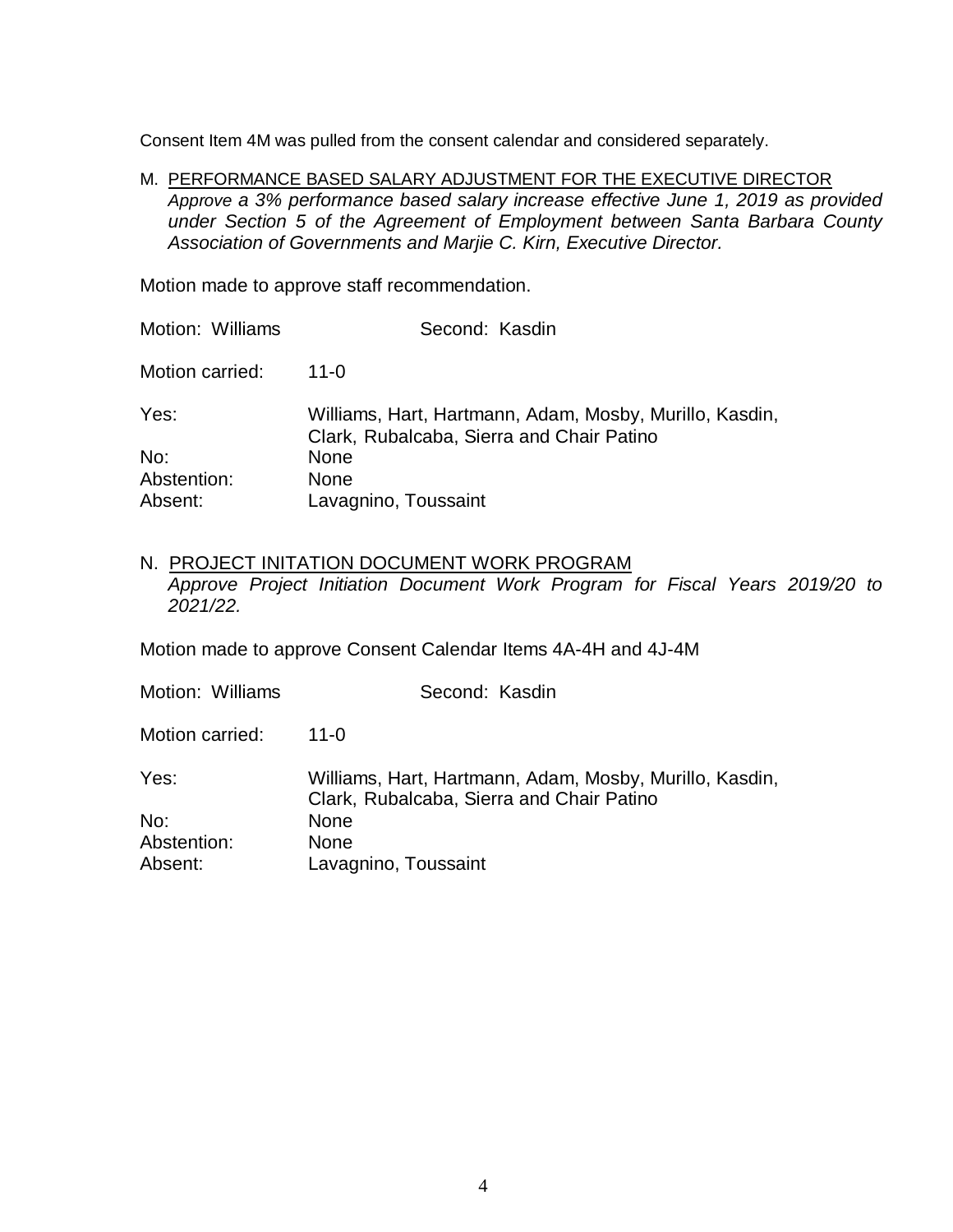# **REVIEW/DISCUSSION/ACTION ACTIONS**

### 5. UNMET TRANSIT NEEDS

- *A. Adopt Resolution 19-16 (Attachment A) approving the 2019 Transit Needs Assessment findings for Fiscal Year 2019/20.*
- *B. Or, adopt Resolution 19-21 (Attachment B) to accept the report describing the 2019 Transit Needs Assessment process while acknowledging the Public Utilities Code section 99401.5 findings are not required because none of the region's recipients will claim funding for a non-transit purpose.*

Motion made to approve item 5B of staff's recommendation.

| Motion: Williams | Second: Kasdin                                                                |
|------------------|-------------------------------------------------------------------------------|
| Motion carried:  | $9 - 3$                                                                       |
| Yes:             | Williams, Hart, Hartmann, Mosby,<br>Murillo, Kasdin, Clark, Rubalcaba, Sierra |
| No:              | Adam, Toussaint, Patino                                                       |
| Abstention:      | <b>None</b>                                                                   |
| Absent:          | Lavagnino                                                                     |

# 6. DRAFT MEASURE A PROGRAM OF PROJECTS *Recommended Action:*

*Hold public hearing to review and comment on Draft Measure A Program of Projects for Fiscal Years 2019/20 to 2023/24.*

Review and comment only therefore no action was taken.

# 7. MEASURE A CITIZENS OVERSIGHT COMMITTEE *Recommended Action:*

*Receive a report on the status of the "at large" member recruitment effort for the Measure A Citizens Oversight Committee and provide direction to staff on the selection.*

Report only therefore no action was taken.